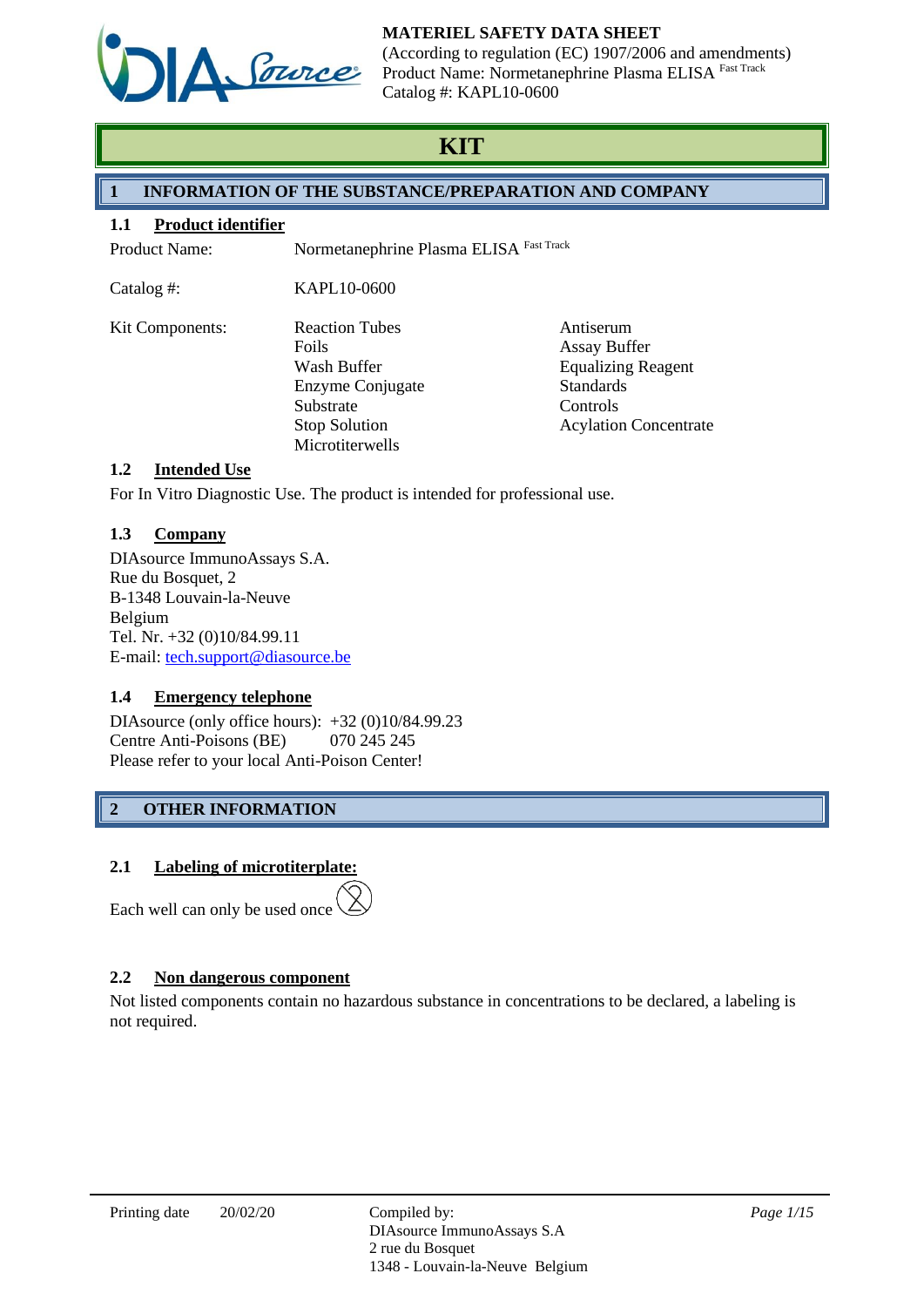

# **STOP SOLUTION**

## **1 INFORMATION OF THE SUBSTANCE/PREPARATION AND COMPANY**

# **1.1 Product identifier**

Product Name: Stop Solution

Catalog #: Component of the kit mentioned on the first page

## **1.2 Intended Use**

laboratory reagent / Immunoassay. The product is intended for professional use.

## **1.3 Company**

DIAsource ImmunoAssays S.A. Rue du Bosquet, 2 B-1348 Louvain-la-Neuve Belgium Tel. Nr. +32 (0)10/84.99.11 E-mail: [tech.support@diasource.be](mailto:tech.support@diasource.be)

#### **1.4 Emergency telephone**

DIAsource (only office hours): +32 (0)10/84.99.23 Centre Anti-Poisons (BE) 070 245 245 Please refer to your local Anti-Poison Center!

# **2 HAZARDS IDENTIFICATION**

## **2.1 Classification of the substance or mixture**

**REGULATION (EC) No 1272/2008** Corrosive to metals, Category 1, H290 Skin corrosive, Category 1A, H314

## **2.2 Label elements**

**REGULATION (EC) No 1272/2008**



**Signal word:** Warning

#### **Hazard statements:**

H290 May be corrosive to metals.

#### **Precautionary statements:**

P234 Keep only in original packaging.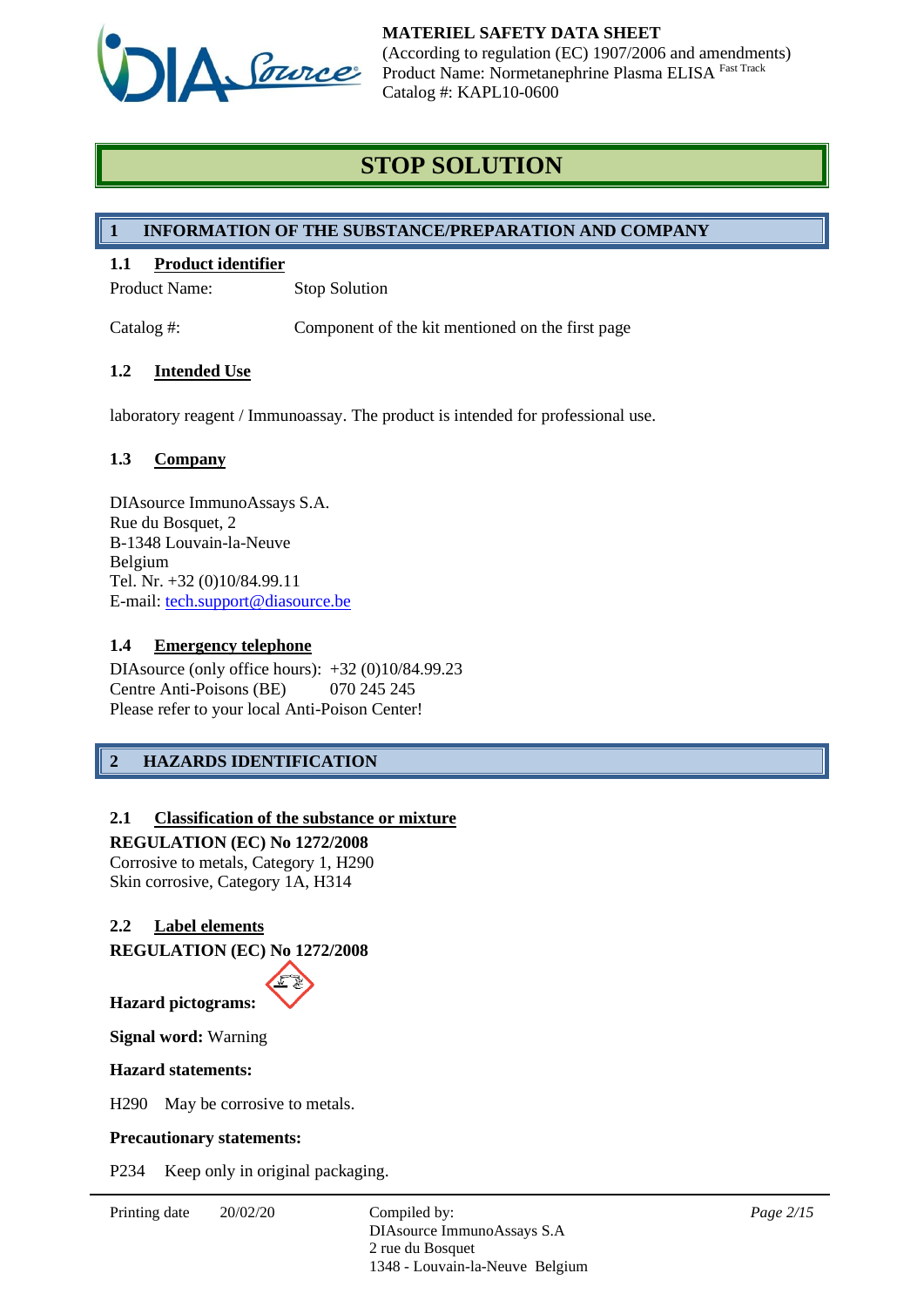

P390 Absorb spillage to prevent material damage.

#### **2.3 Other hazards**

None known.

# **3 COMPOSITION/INFORMATION ON INGREDIENTS**

#### **Mixture**

**Composition / information on ingredients** CAS:  $7664-93-9$  sulphuric acid  $> 1\% - 5\%$ H290; H314 **Additional information**

For the full text of the H-Statements mentioned in this section, see section 16.

# **4 FIRST AID MEASURES**

# **4.1 Description of first aid measures**

**After inhalation:** fresh air, consult doctor in case of complaints.

**After skin contact:** wash off with plenty of water. Remove contaminated clothing. **After eye contact:** rinse out with plenty of water with the eyelid held wide open. Call in ophthalmologist if necessary.

**After swallowing:** drink water (two glasses at most). Consult doctor if feeling unwell.

## **4.2 Most important symptoms and effects, both acute and delayed**

Irritant effects.

## **4.3 Indication of any immediate medical attention and special treatment needed**

No information available.

# **5 FIRE FIGHTING MEASURES**

## **5.1 Extinguishing media**

Suitable extinguishing media:

Use extinguishing measures that are appropriate to local circumstances and the surrounding environment.

## Unsuitable extinguishing media:

For this substance/mixture no limitations of extinguishing agents are given.

## **5.2 Special hazards arising from the substance or mixture**

Not combustible. Ambient fire may liberate hazardous vapours.

# **5.3 Advice for fire fighters**

Special protective equipment for firefighters: In the event of fire, wear self-contained breathing apparatus.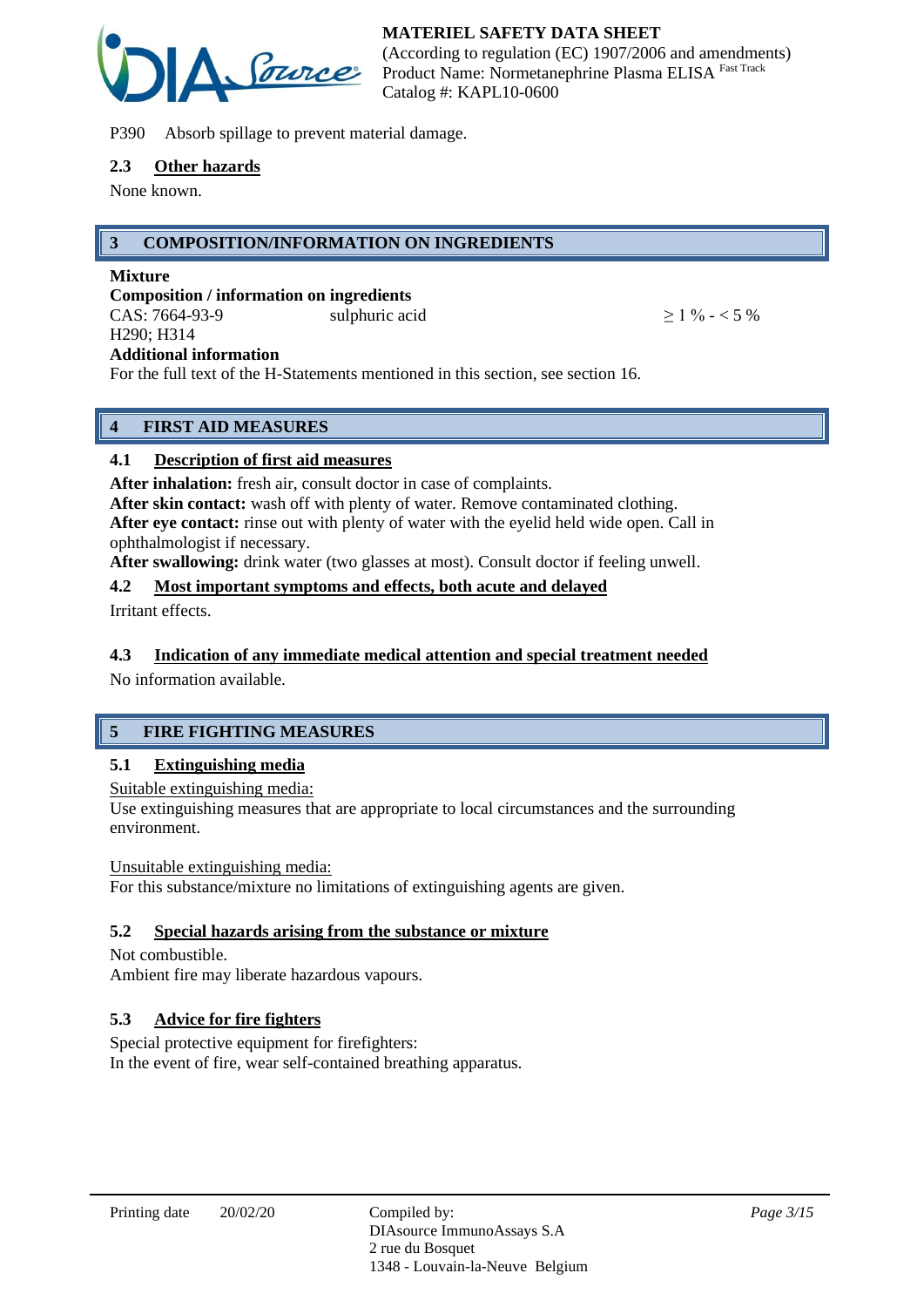

(According to regulation (EC) 1907/2006 and amendments) Product Name: Normetanephrine Plasma ELISA Fast Track Catalog #: KAPL10-0600

# **6 ACCIDENTAL RELEASE MEASURES**

## **6.1 Personal precaution, protective equipment and emergency procedures**

Advice for non-emergency personnel: Do not breathe vapours, aerosols. Evacuate the danger area, observe emergency procedures, consult an expert.

Advice for emergency responders: Protective equipment see section 8.

#### **6.2 Environmental Precautions**

No special precautionary measures necessary.

#### **6.3 Methods and material for containment and cleaning-up**

Observe possible material restrictions! Take up with liquid-absorbent and neutralizing material. Dispose of properly. Clean up affected area.

#### **6.4 Reference to other sections**

Indications about possible material restrictions see sections 7 and 10 and about waste treatment see section 13.

# **7 HANDLING AND STORAGE**

#### **7.1 Precautions for safe handling**

Advice on safe handling: Observe label precautions. Hygiene measures: Change contaminated clothing. Wash hands after working with substance.

#### **7.2 Conditions for safe storage, including any incompatibilities**

Storage conditions: Tightly closed and dry.

#### **7.3 Specific Use(s)**

Apart from the uses mentioned in section 1.2 no other specific uses are stipulated.

#### **8 EXPOSURE CONTROLS/PERSONAL PROTECTION**

#### **8.1 Control parameters**

The product does not contain any relevant quantities of materials with critical values that have to be monitored at the workplace.

#### **8.2 Exposure controls**

Engineering measures: Technical measures and appropriate working operations should be given priority over the use of personal protective equipment. See section 7.1.

Individual protection measures: General protective and hygienic measures: Immediately remove all soiled and contaminated clothing. Wash hands before breaks and at the end of work. Store protective clothing separately. Avoid contact with the eyes and skin.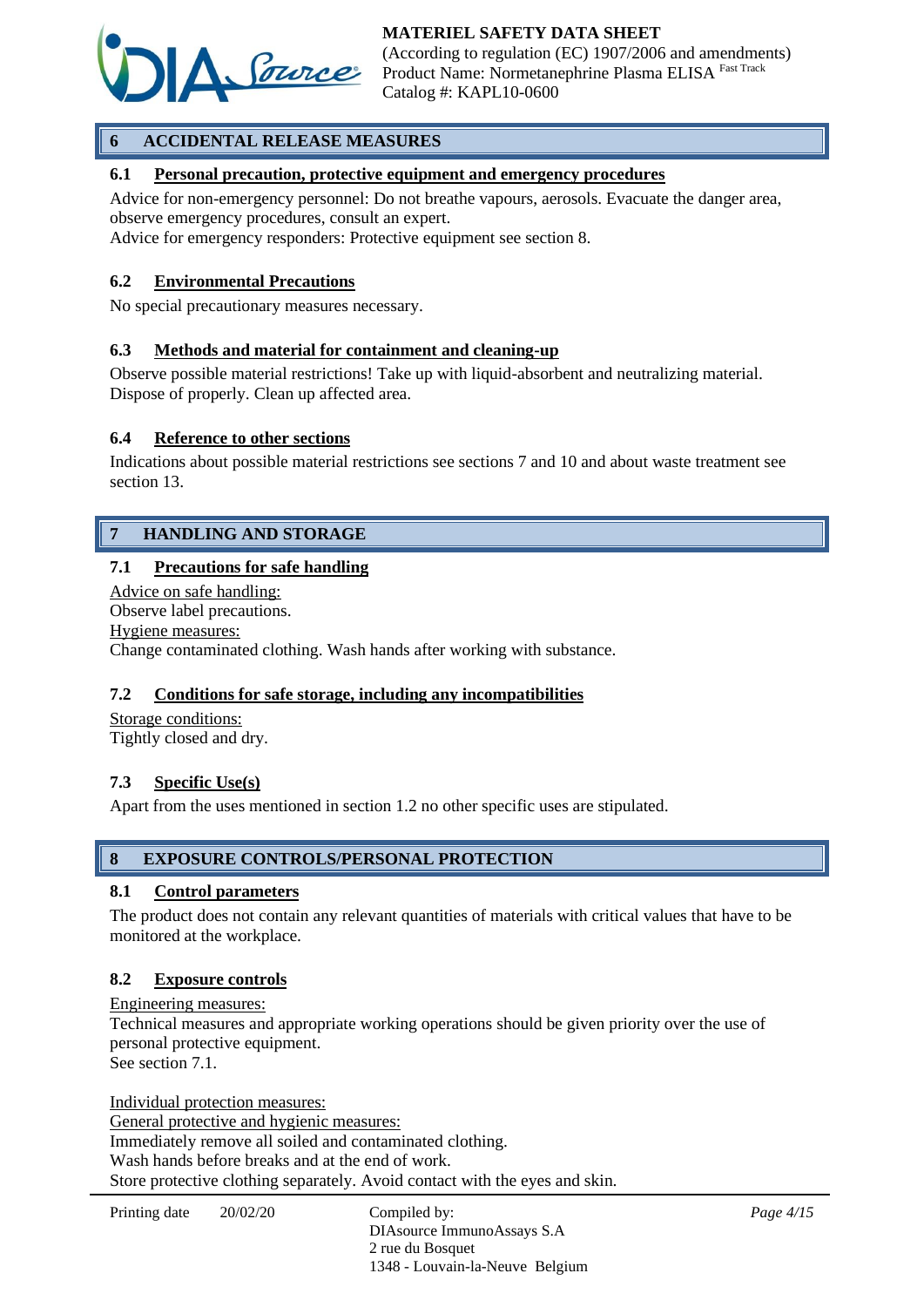

(According to regulation (EC) 1907/2006 and amendments) Product Name: Normetanephrine Plasma ELISA Fast Track Catalog #: KAPL10-0600

Respiratory protection:

In case of good room ventilation, not necessary. In case of brief exposure or low pollution use respiratory filter device. In case of intensive or longer exposure use self-contained respiratory protective device.

Protection of hands:

Protective gloves.

Material of gloves:

Chemical protection gloves are to be selected according to the concentration and quantity of the hazardous substance concentration and quantity in workplace.

The glove material has to be impermeable and resistant to the product/ the substance/ the preparation. The protective gloves to be used must comply with the specifications of EC Directive 89/686/EEC and the related standard EN374.

Eye protection: Tightly sealed goggles

Body protection: lab coat

## **9 PHYSICAL AND CHEMICAL PROPERTIES**

#### **9.1 Information on basic physical and chemical properties**

| Form                                   | liquid                            |
|----------------------------------------|-----------------------------------|
| Colour                                 | colourless                        |
| Odour                                  | odourless                         |
| Odour                                  | Threshold Not applicable          |
| pH                                     | ca. 1.0 at 20 $^{\circ}$ C        |
| Melting point                          | No information available          |
| Boiling point/boiling range            | No information available          |
| Flash point                            | No information available          |
| Evaporation rate                       | No information available          |
| Flammability (solid, gas)              | No information available          |
| Lower explosion limit                  | No information available          |
| Upper explosion limit                  | No information available          |
| Vapour pressure                        | No information available          |
| Relative vapour density                | No information available          |
| Density                                | ca. 1.02 g/cm3 at 20 $^{\circ}$ C |
| Relative density                       | No information available          |
| Water solubility                       | at 20 $\degree$ C soluble         |
| Partition coefficient: n-octanol/water | No information available          |
| Auto-ignition temperature              | No information available          |
| Decomposition temperature              | No information available          |
| Viscosity, dynamic                     | No information available          |
| <b>Explosive properties</b>            | Not classified as explosive       |
| Oxidizing properties                   | none                              |
|                                        |                                   |

## **9.2 Other information**

Corrosion: May be corrosive to metals.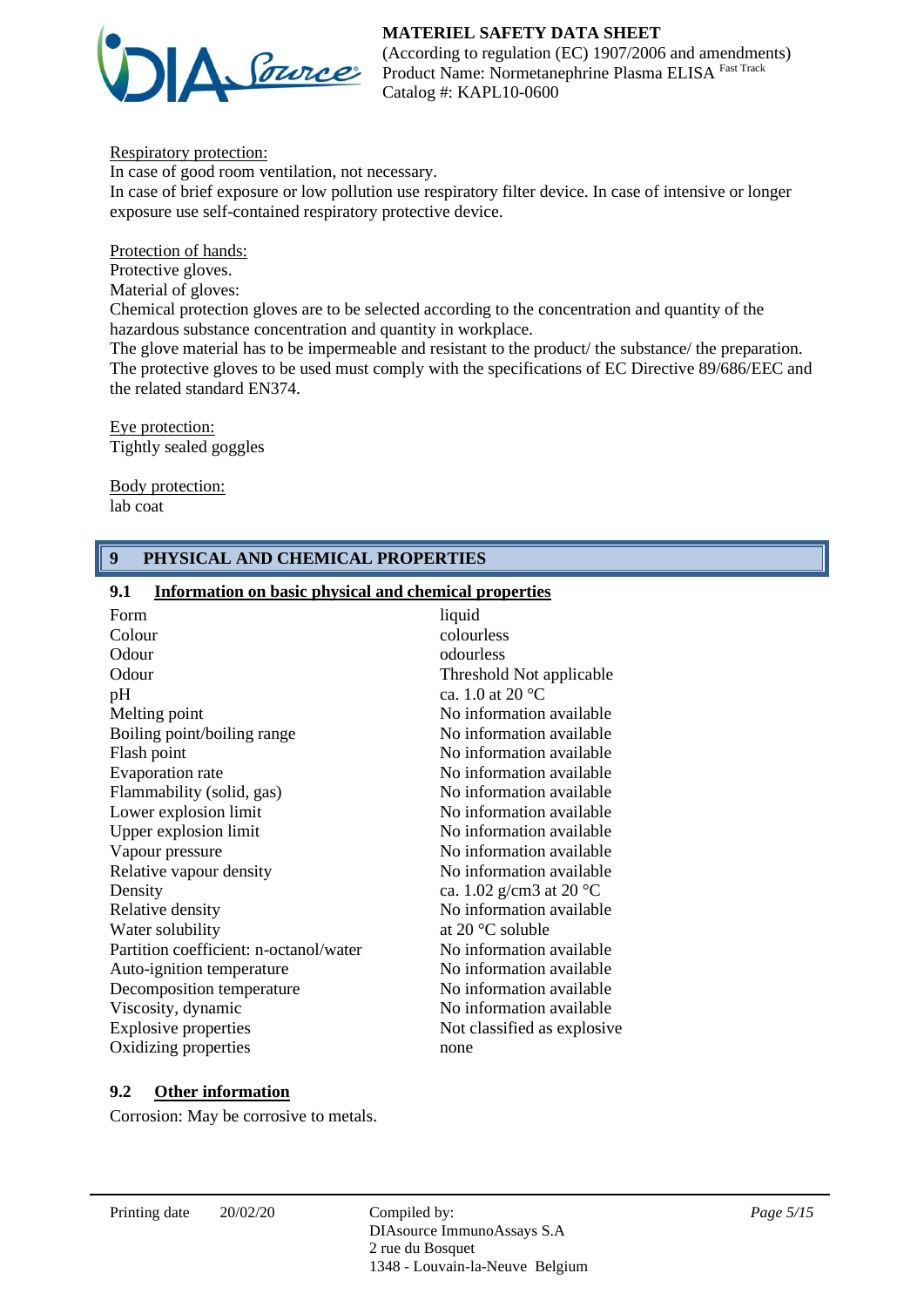

# **10 STABILITY AND REACTIVITY**

## **10.1 Reactivity**

No further relevant information available.

## **10.2 Chemical Stability**

The product is chemically stable under standard ambient conditions (room temperature).

## **10.3 Possibility of hazardous reactions**

No dangerous reactions known.

#### **10.4 Conditions to Avoid**

No further relevant information available.

#### **10.5 Incompatible materials**

No further relevant information available.

#### **10.6 Hazardous Decomposition Products**

No dangerous decomposition products known.

## **11 TOXICOLOGICAL INFORMATION**

#### **11.1 Information on toxicological effects**

**Acute toxicity** No information available. **Skin corrosion/irritation** causes skin irritation **Serious eye damage/irritation** causes eye irritation **Respiratory or skin sensitisation** No sensitizing effects known. **Germ cell mutagenicity** No information available. **Carcinogenicity** No information available. **Reproductive toxicity** No information available. **STOT-single exposure** No information available. **STOT-repeated exposure** No information available. **Aspiration hazard** No information available.

#### **11.2 Additional information**

On the basis of the morphology of the product, no hazardous properties are to be expected when it is handled and used with appropriate care.

Handle in accordance with good industrial hygiene and safety practice.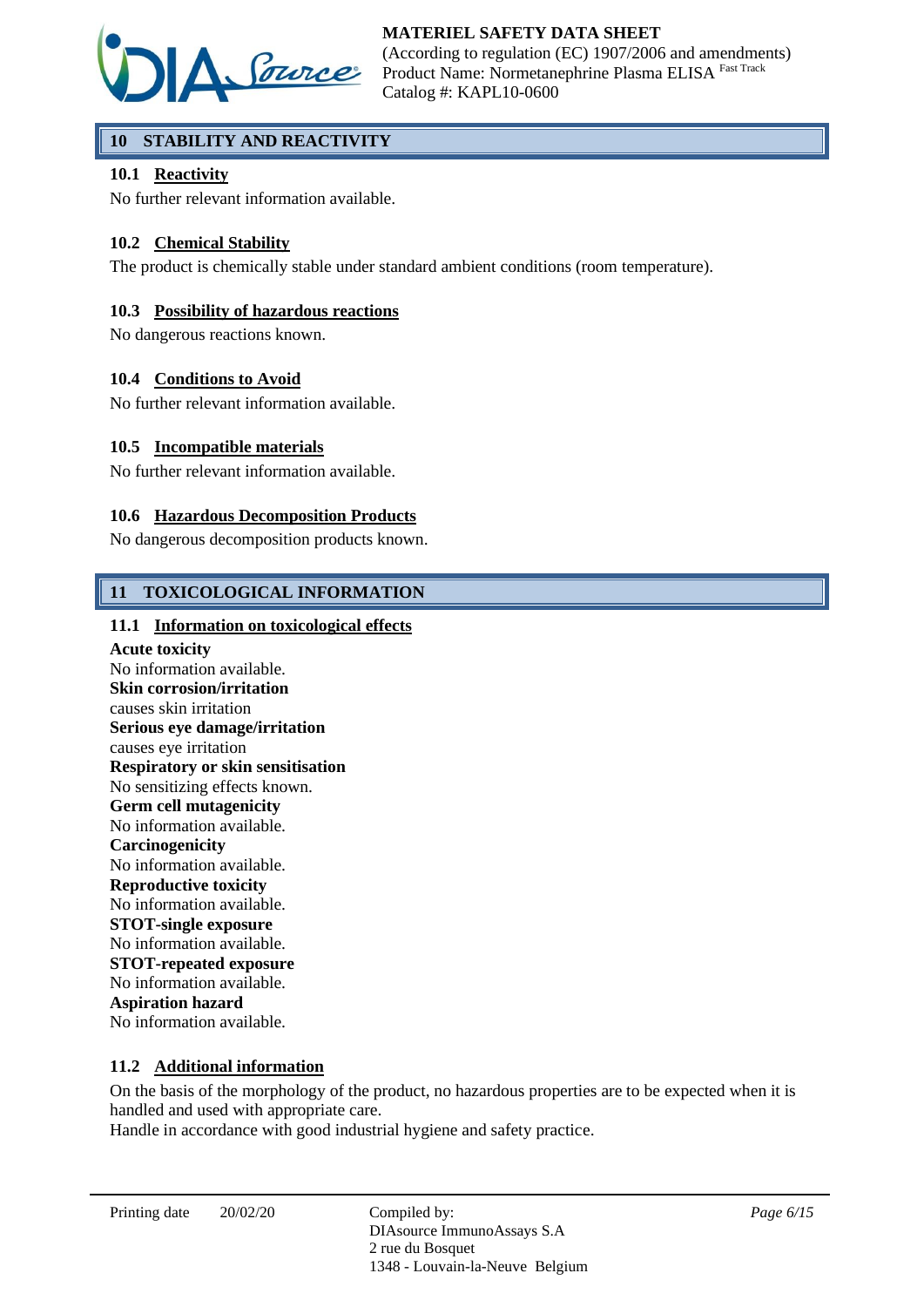

(According to regulation (EC) 1907/2006 and amendments) Product Name: Normetanephrine Plasma ELISA Fast Track Catalog #: KAPL10-0600

# **12 ECOLOGICAL INFORMATION**

## **12.1 Toxicity**

No further relevant information available.

## **12.2 Persistence and degradability**

No further relevant information available.

## **12.3 Bioaccumulation**

No further relevant information available.

## **12.4 Mobility in soil**

No further relevant information available.

## **12.5 Results of PBT and vPvB assessment**

Substance(s) in the mixture do(es) not meet the criteria for PBT or vPvB according to Regulation (EC) No 1907/2006, Annex XIII, or a PBT/vPvB assessment was not conducted.

## **12.6 Other adverse effects**

No further relevant information available.

## **13 DISPOSAL CONSIDERATIONS**

#### **13.1 Waste treatment methods**

Dispose of packaging according to applicable local, state, and federal regulations. Packaging's that may not be cleansed are to be disposed of in the same manner as the product.

## **14 TRANSPORT INFORMATION**

This product is part of a kit. Information in this section refers to the kit as a whole.

**UN No** 3264

**UN Proper shipping name** CORROSIVE LIQUID, ACIDIC, INORGANICS, N.O.S.

**Class** 8

**Packing group** III

**Environmental hazards** None.

**Special precautions for user** None.

**Transport in bulk according to Annex II of MARPOL 73/78 and the IBC Code** Not relevant.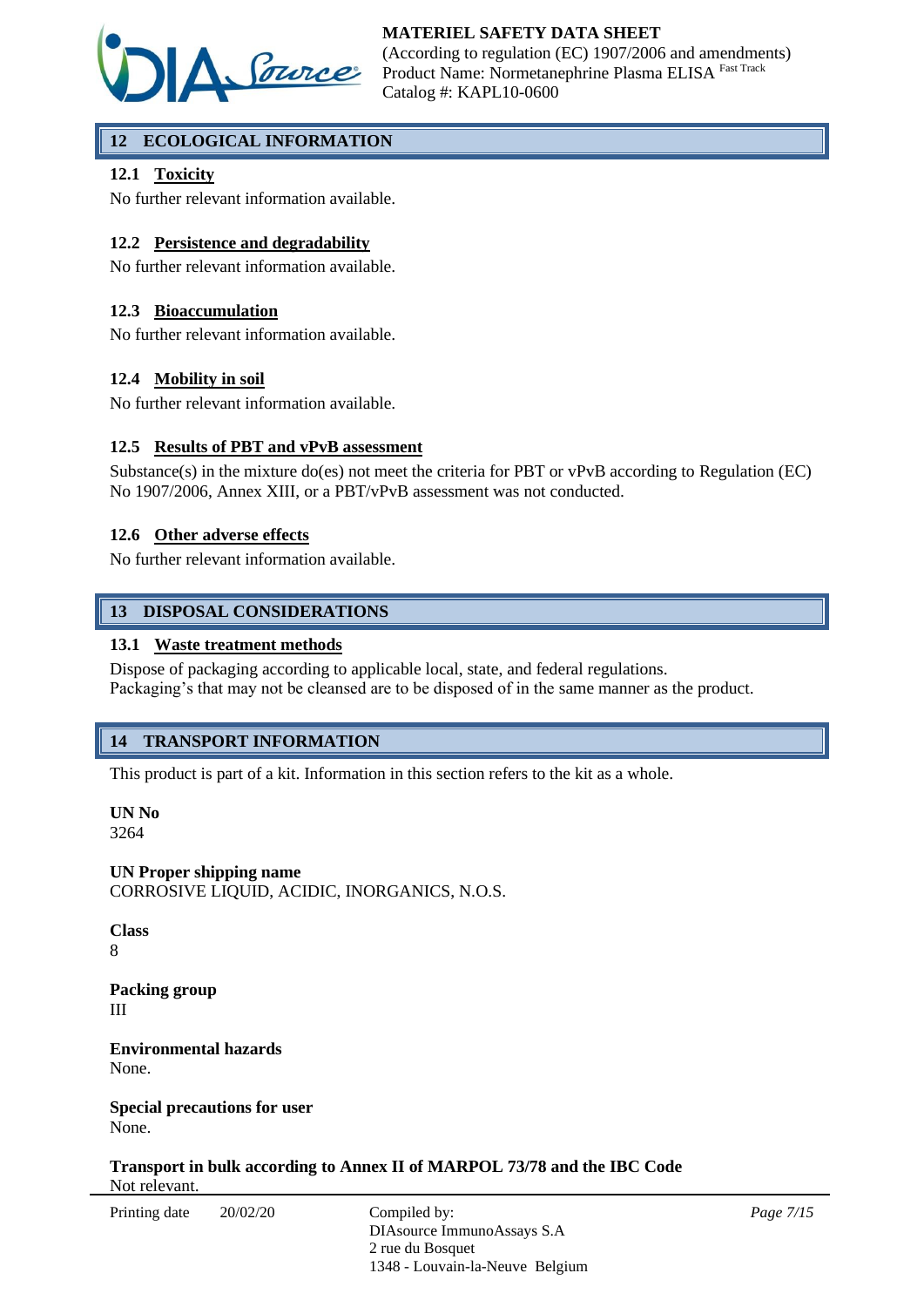

(According to regulation (EC) 1907/2006 and amendments) Product Name: Normetanephrine Plasma ELISA Fast Track Catalog #: KAPL10-0600

# **15 REGULATORY INFORMATION**

# **15.1 Safety, health and environmental regulation/legislation specific for the substance or mixture**

#### **EU regulations**

Major Accident Hazard: SEVESO III Not applicable

#### Employment restrictions:

Observe employment restrictions in accordance with the youth employment protection regulations (94/33/EC).

#### Substances of very high concern (SVHC):

This product does not contain substances of very high concern according to Regulation (EC) No 1907/2006 (REACH).

## **15.2 Chemical Safety Assessment**

For this product a chemical safety assessment was not carried out.

# **16 OTHER INFORMATION**

This information is based on our present knowledge. However, this shall not constitute a guarantee for any specific product features and shall not establish a legally valid contractual relationship.

#### Relevant phrases:

H290 May be corrosive to metals. H314 Causes severe skin burns and eye damage.

## Notification:

English is acceptable for our MSDS as the following conditions are met:

• Medical specialists (users) are well educated in the English language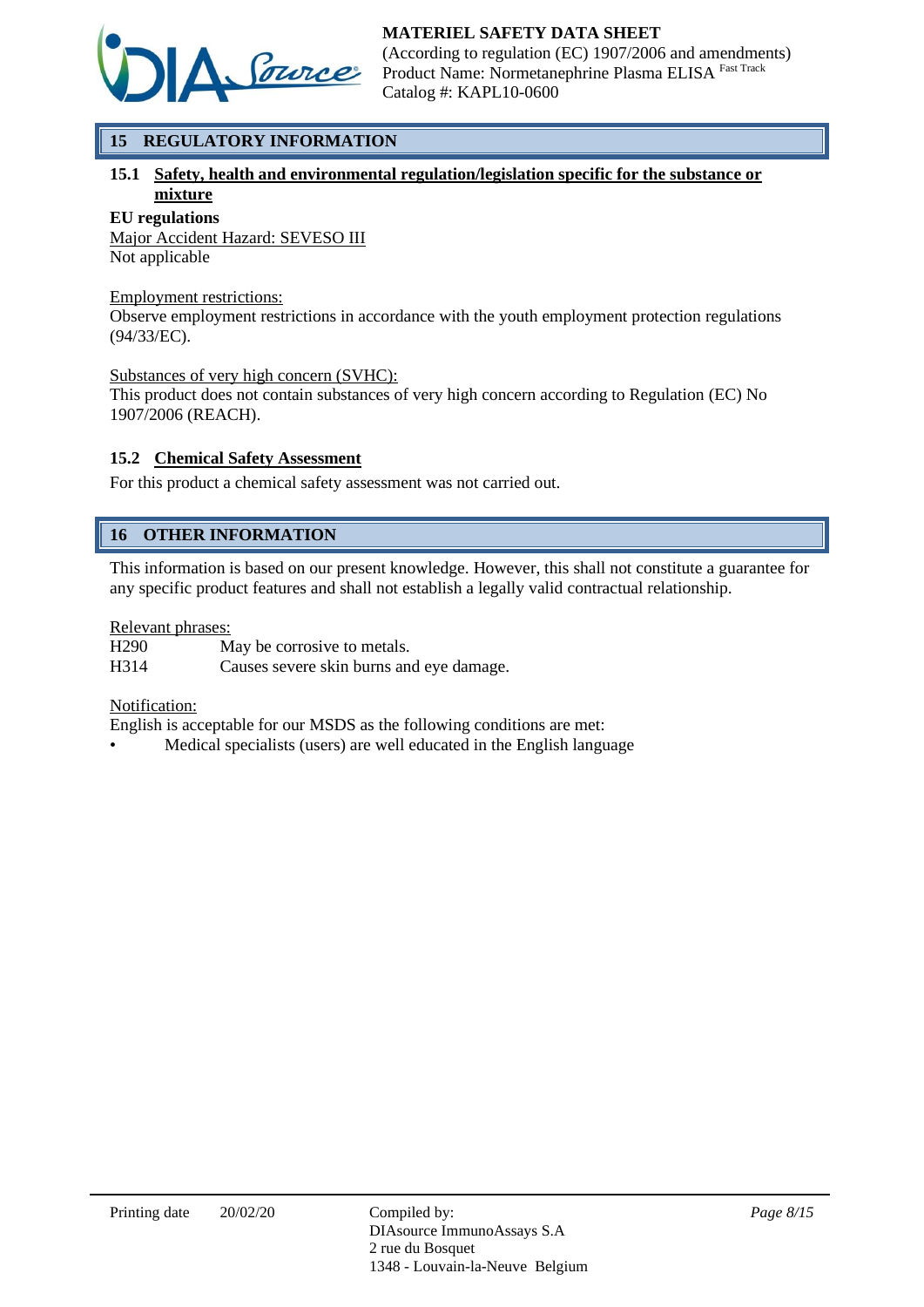

# **ACYLATION CONCENTRATE**

## **1 INFORMATION OF THE SUBSTANCE/PREPARATION AND COMPANY**

#### **1.1 Product identifier**

Product Name: Acylation Concentrate

Catalog #: Component of the kit mentioned on the first page

#### **1.2 Intended Use**

laboratory reagent / Immunoassay. The product is intended for professional use.

#### **1.3 Company**

DIAsource ImmunoAssays S.A. Rue du Bosquet, 2 B-1348 Louvain-la-Neuve Belgium Tel. Nr. +32 (0)10/84.99.11 E-mail: [tech.support@diasource.be](mailto:tech.support@diasource.be)

#### **1.4 Emergency telephone**

DIAsource (only office hours): +32 (0)10/84.99.23 Centre Anti-Poisons (BE) 070 245 245 Please refer to your local Anti-Poison Center!

# **2 HAZARDS IDENTIFICATION**

## **2.1 Classification of the substance or mixture**

#### **REGULATION (EC) No 1272/2008**

Acute toxicity, Category 4, Oral, H302 Serious eye damage/Eye irritation, Category 2, H319 Specific target organ toxicity – single exposure, Category 3, Respiratory system, H335

## **2.2 Label elements**

**REGULATION (EC) No 1272/2008**



**Signal word:** Warning

#### **Hazard statements:**

H302 Harmful if swallowed.

H319 Causes serious eye irritation.

H335 May cause respiratory irritation.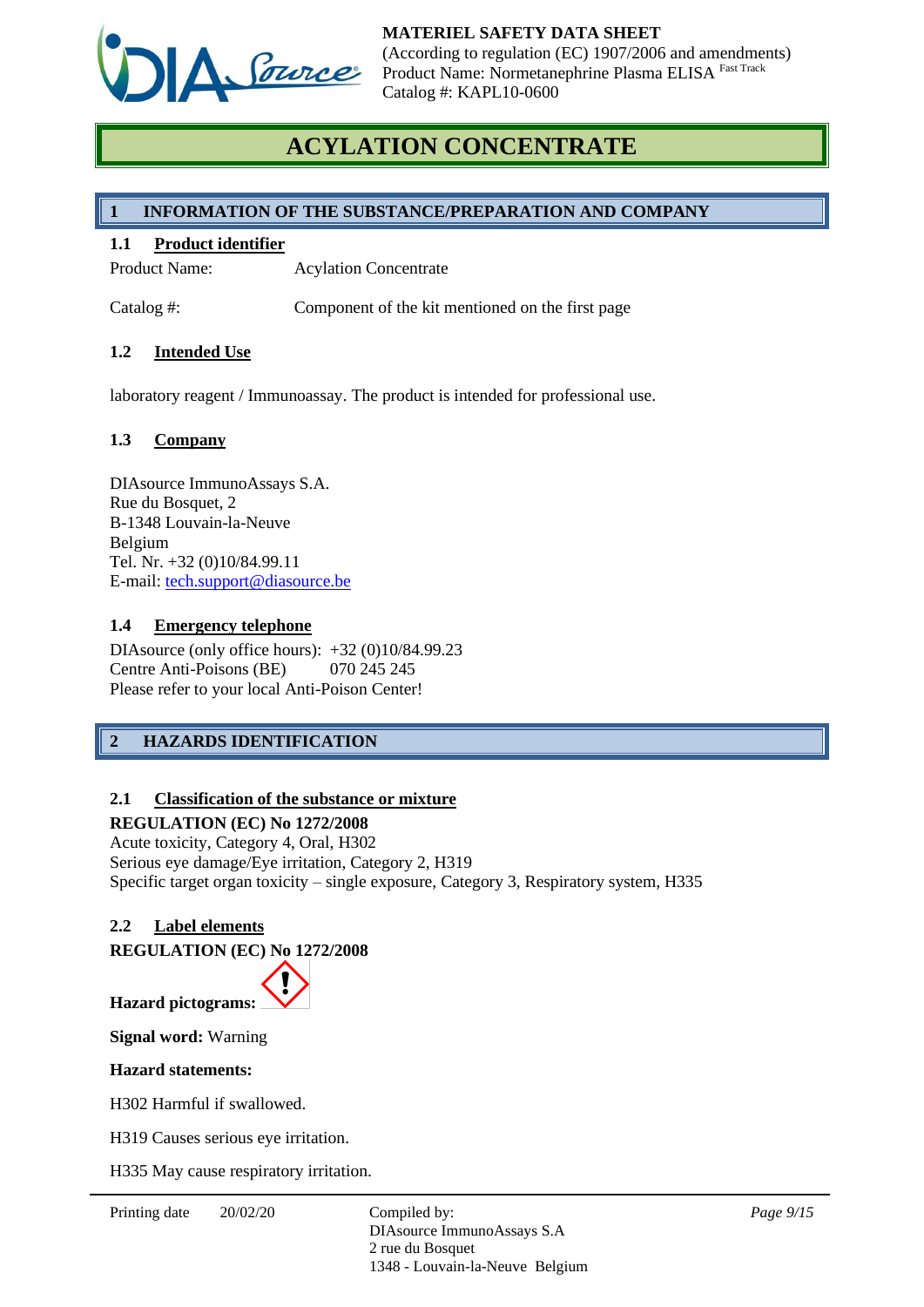

#### **Precautionary statements:**

P280 Wear protective gloves/ protective clothing.

P301 + P312 IF SWALLOWED: Call POISON CENTER or doctor/physician if you feel unwell.

P304 + P340 IF INHALED: Remove victim to fresh air and keep at rest in a position comfortable for breathing.

P305 + P351 + P338 IF IN EYES: Rinse cautiously with water for several minutes. Remove contact lenses, if present and easy to do. Continue rinsing.

#### **2.3 Other hazards**

None known.

#### **3 COMPOSITION/INFORMATION ON INGREDIENTS**

#### **Mixture**

**Composition / information on ingredients** CAS:  $108-30-5$  Succinic anhydride  $> 20 \% - < 30 \%$ H302; H319; H335

## **Additional information**

For the full text of the H-Statements mentioned in this section, see section 16.

## **4 FIRST AID MEASURES**

#### **4.1 Description of first aid measures**

After inhalation: fresh air, consult doctor in case of complaints.

After skin contact: wash off with plenty of water. Remove contaminated clothing.

**After eye contact:** rinse out with plenty of water with the eyelid held wide open. Call in ophthalmologist if necessary.

**After swallowing:** drink water (two glasses at most), avoid vomiting. Consult doctor if feeling unwell.

#### **4.2 Most important symptoms and effects, both acute and delayed**

No information available.

## **4.3 Indication of any immediate medical attention and special treatment needed**

No information available.

# **5 FIRE FIGHTING MEASURES**

#### **5.1 Extinguishing media**

Suitable extinguishing media: Foam, carbon dioxide (CO2), dry powder, water.

Unsuitable extinguishing media: For this substance/mixture no limitations of extinguishing agents are given.

#### **5.2 Special hazards arising from the substance or mixture**

#### Combustible.

Vapours are heavier than air and may spread along floors. Development of hazardous combustion gases or vapors possible in the event of fire.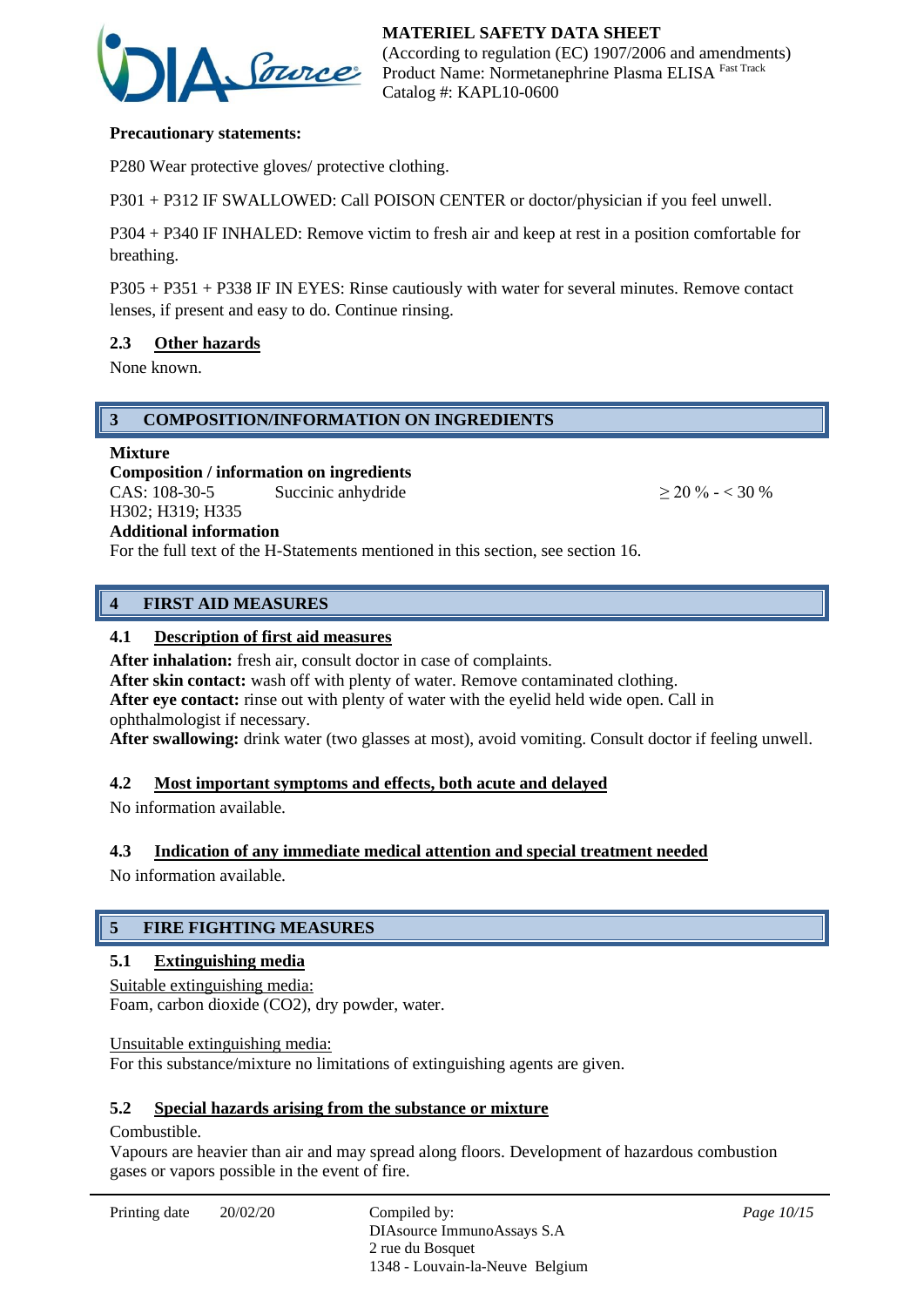

(According to regulation (EC) 1907/2006 and amendments) Product Name: Normetanephrine Plasma ELISA Fast Track Catalog #: KAPL10-0600

# **5.3 Advice for fire fighters**

Special protective equipment for firefighters: In the event of fire, wear self-contained breathing apparatus.

# **6 ACCIDENTAL RELEASE MEASURES**

#### **6.1 Personal precaution, protective equipment and emergency procedures**

Advice for non-emergency personnel:

Do not breathe vapours, aerosols. Evacuate the danger area, observe emergency procedures, consult an expert.

Advice for emergency responders:

Protective equipment see section 8.

#### **6.2 Environmental Precautions**

Do not empty into drains.

## **6.3 Methods and material for containment and cleaning-up**

Observe possible material restrictions! Take up with liquid-absorbent and neutralizing material. Dispose of properly. Clean up affected area.

#### **6.4 Reference to other sections**

Indications about possible material restrictions see sections 7 and 10 and about waste treatment see section 13.

# **7 HANDLING AND STORAGE**

## **7.1 Precautions for safe handling**

Advice on safe handling: Observe label precautions.

Hygiene measures:

Change contaminated clothing. Wash hands after working with substance.

## **7.2 Conditions for safe storage, including any incompatibilities**

Storage conditions: Tightly closed and dry.

## **7.3 Specific Use(s)**

Apart from the uses mentioned in section 1.2 no other specific uses are stipulated.

# **8 EXPOSURE CONTROLS/PERSONAL PROTECTION**

#### **8.1 Control parameters**

The product does not contain any relevant quantities of materials with critical values that have to be monitored at the workplace.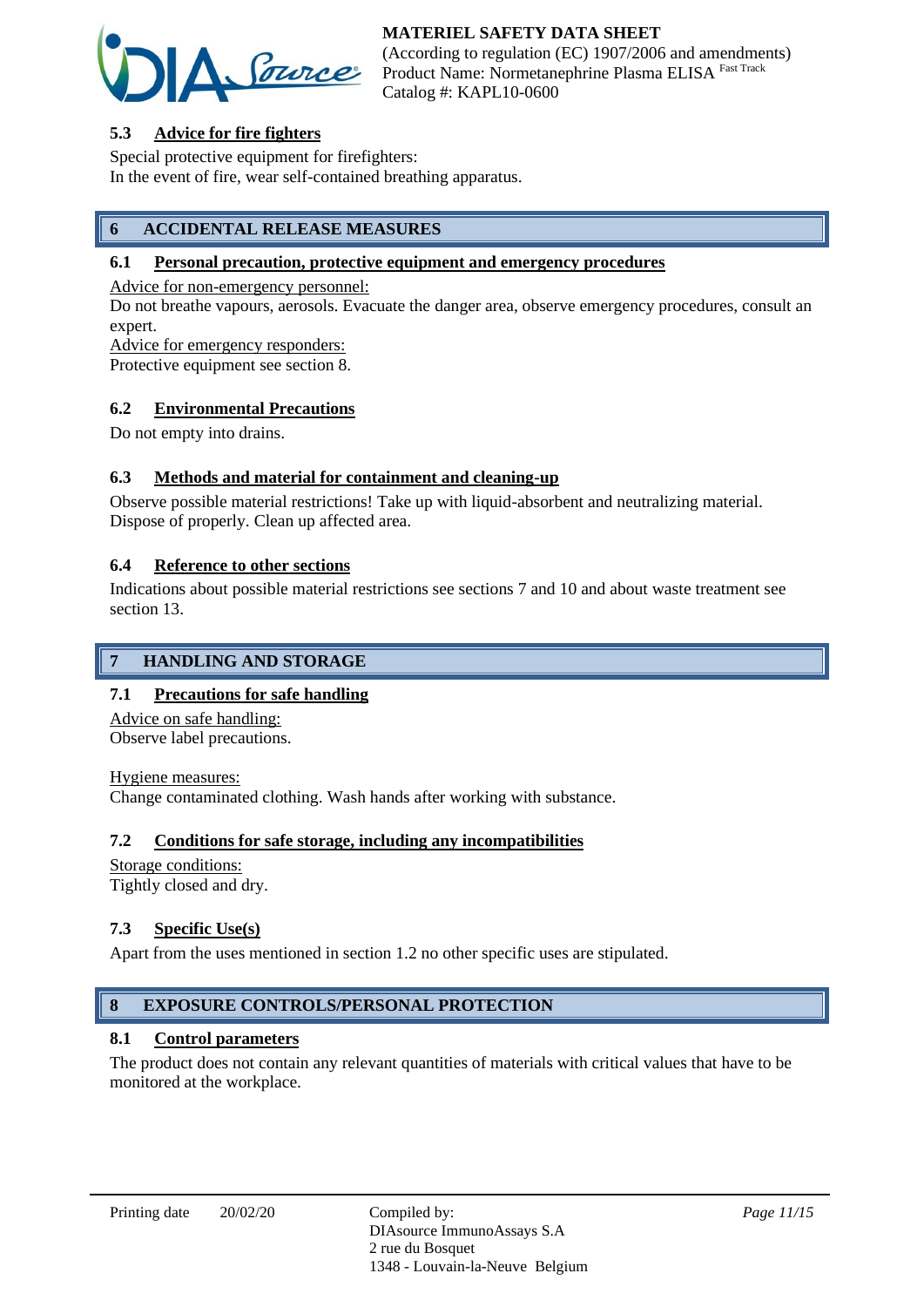

(According to regulation (EC) 1907/2006 and amendments) Product Name: Normetanephrine Plasma ELISA Fast Track Catalog #: KAPL10-0600

# **8.2 Exposure controls**

Engineering measures:

Technical measures and appropriate working operations should be given priority over the use of personal protective equipment.

See section 7.1.

Individual protection measures: General protective and hygienic measures: Immediately remove all soiled and contaminated clothing. Wash hands before breaks and at the end of work. Store protective clothing separately. Avoid contact with the eyes and skin.

Respiratory protection:

In case of good room ventilation, not necessary. In case of brief exposure or low pollution use respiratory filter device. In case of intensive or longer exposure use self-contained respiratory protective device.

Protection of hands:

Protective gloves.

Material of gloves:

Chemical protection gloves are to be selected according to the concentration and quantity of the hazardous substance concentration and quantity in workplace.

The glove material has to be impermeable and resistant to the product/ the substance/ the preparation. The protective gloves to be used must comply with the specifications of EC Directive 89/686/EEC and the related standard EN374.

Eye protection: Tightly sealed goggles

Body protection: lab coat

## **9 PHYSICAL AND CHEMICAL PROPERTIES**

## **9.1 Information on basic physical and chemical properties**

| Form<br>Colour<br>Odour                         | liquid<br>No information available                                                |
|-------------------------------------------------|-----------------------------------------------------------------------------------|
| <b>Odour Threshold</b><br>pH                    | stinging<br>Not applicable<br>No information available                            |
| Melting point<br>Boiling point/boiling range    | No information available<br>No information available                              |
| Flash point<br>Evaporation rate                 | No information available<br>No information available                              |
| Flammability (solid, gas)                       | No information available<br>No information available                              |
| Lower explosion limit<br>Upper explosion limit  | No information available                                                          |
| Vapour pressure<br>Relative vapour density      | No information available<br>No information available                              |
| Density<br>Relative density<br>Water solubility | No information available<br>No information available<br>at 20 $\degree$ C soluble |
| Partition coefficient: n-octanol/water          | No information available                                                          |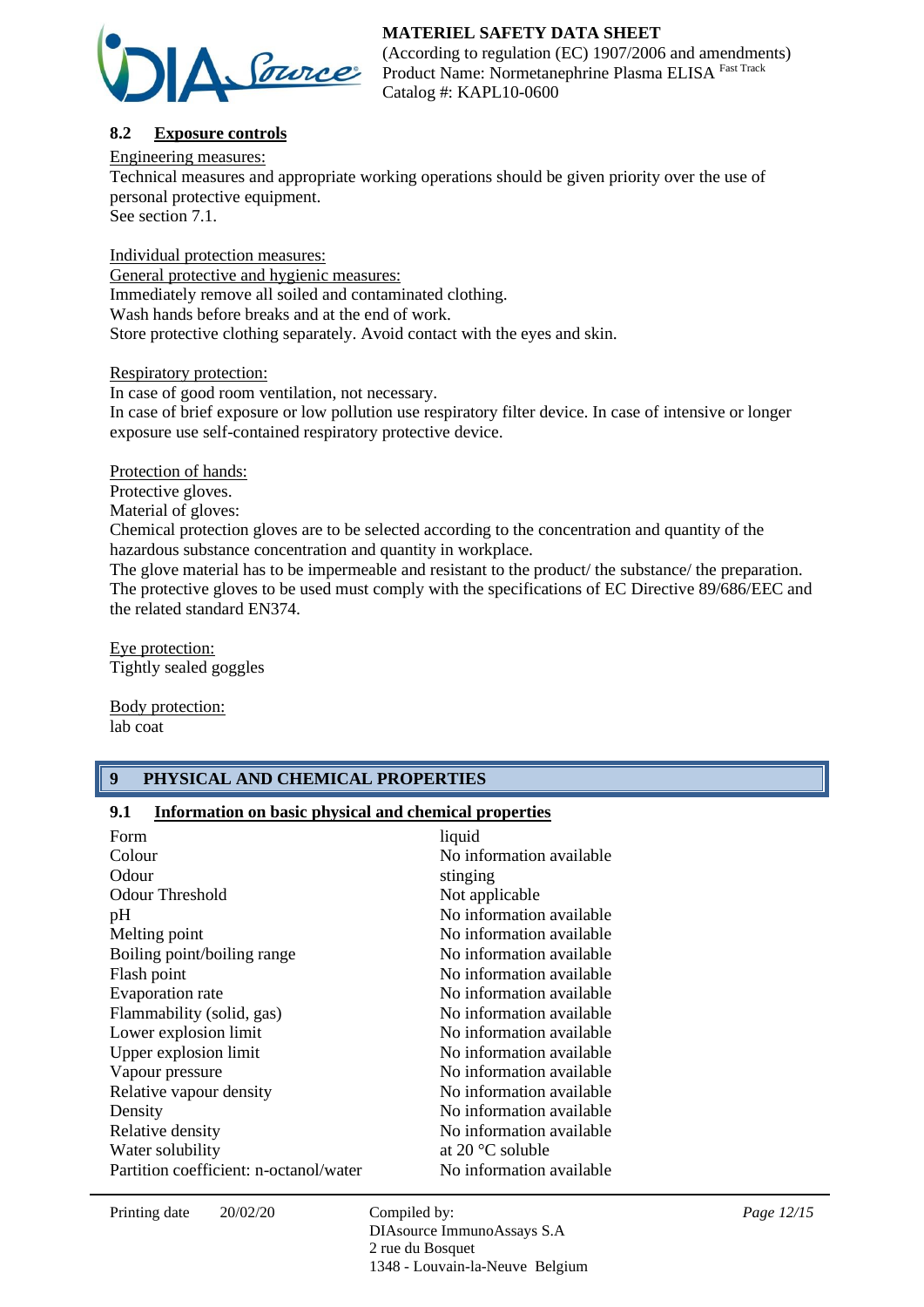

Auto-ignition temperature No information available Decomposition temperature No information available Viscosity, dynamic No information available Explosive properties Not classified as explosive Oxidizing properties none

#### **9.2 Other information**

No other data available.

# **10 STABILITY AND REACTIVITY**

#### **10.1 Reactivity**

No further relevant information available.

#### **10.2 Chemical Stability**

The product is chemically stable under standard ambient conditions (room temperature).

#### **10.3 Possibility of hazardous reactions**

No further relevant information available.

#### **10.4 Conditions to Avoid**

Strong heating.

#### **10.5 Incompatible materials**

No further relevant information available.

#### **10.6 Hazardous Decomposition Products**

No dangerous decomposition products known.

## **11 TOXICOLOGICAL INFORMATION**

#### **11.1 Information on toxicological effects**

**Acute toxicity** LD50 (oral) 500 mg/kg **Skin corrosion/irritation** No information available. **Serious eye damage/irritation** Causes eye irritation. **Respiratory or skin sensitisation** No information available. **Germ cell mutagenicity** No information available. **Carcinogenicity** No information available. **Reproductive toxicity** No information available. **STOT-single exposure** May cause respiratory irritation. **STOT-repeated exposure** No information available.

# **MATERIEL SAFETY DATA SHEET**

(According to regulation (EC) 1907/2006 and amendments) Product Name: Normetanephrine Plasma ELISA Fast Track Catalog #: KAPL10-0600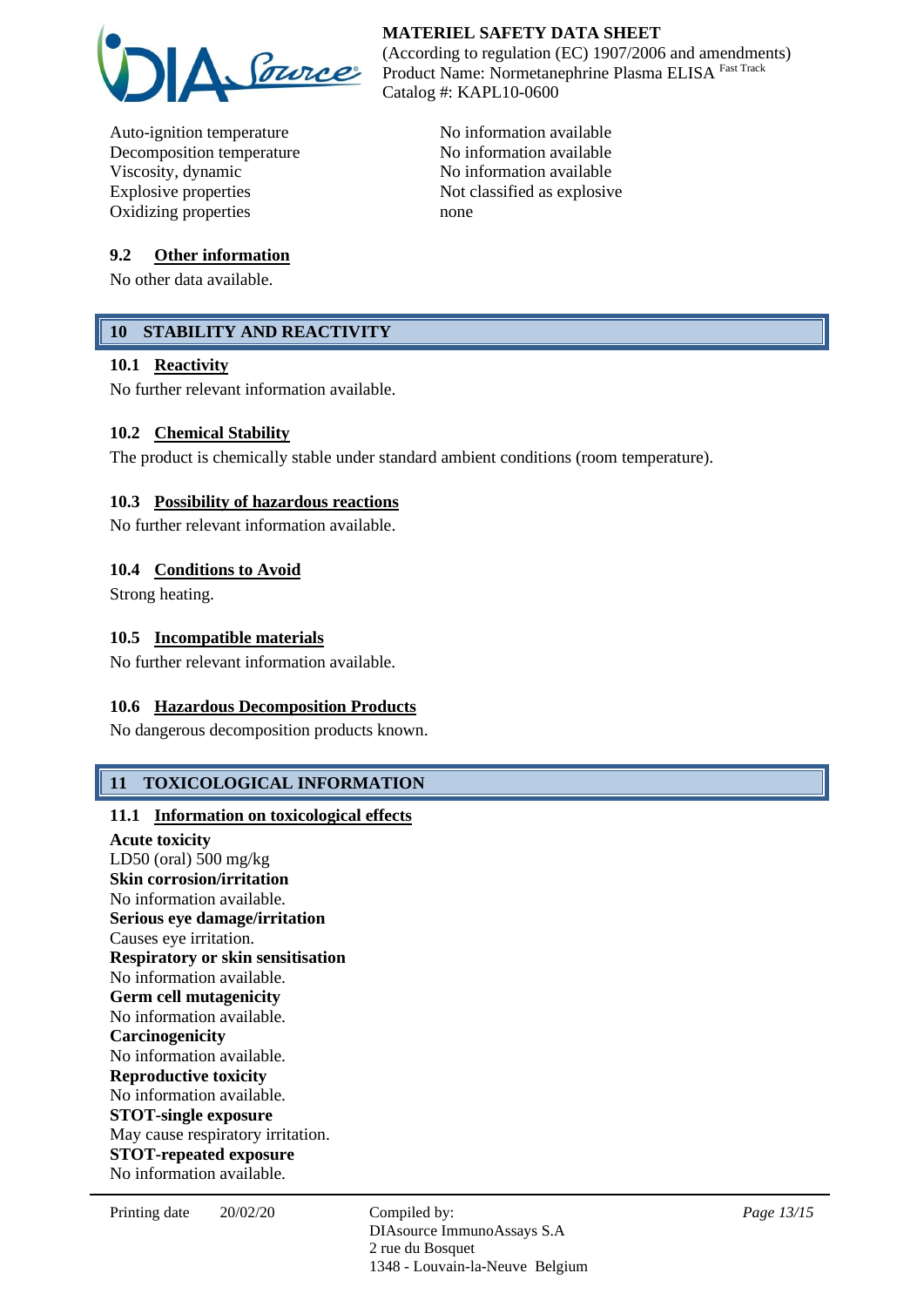

**Aspiration hazard** No information available.

# **11.2 Additional information**

On the basis of the morphology of the product, no hazardous properties are to be expected when it is handled and used with appropriate care.

Handle in accordance with good industrial hygiene and safety practice.

## **12 ECOLOGICAL INFORMATION**

#### **12.1 Toxicity**

No further relevant information available.

#### **12.2 Persistence and degradability**

Easily biodegradable.

#### **12.3 Bioaccumulation**

No further relevant information available.

#### **12.4 Mobility in soil**

No further relevant information available.

#### **12.5 Results of PBT and vPvB assessment**

Substance(s) in the mixture do(es) not meet the criteria for PBT or vPvB according to Regulation (EC) No 1907/2006, Annex XIII, or a PBT/vPvB assessment was not conducted.

#### **12.6 Other adverse effects**

No further relevant information available.

# **13 DISPOSAL CONSIDERATIONS**

#### **13.1 Waste treatment methods**

Dispose of packaging according to applicable local, state, and federal regulations. Packaging's that may not be cleansed are to be disposed of in the same manner as the product.

## **14 TRANSPORT INFORMATION**

This product is part of a kit. Information in this section refers to the kit as a whole.

#### **UN No**

No dangerous good in sense of this transport regulation.

#### **UN Proper shipping name**

No dangerous good in sense of this transport regulation.

#### **Class**

No dangerous good in sense of this transport regulation.

#### **Packing group**

No dangerous good in sense of this transport regulation.

| Printing date | 20/02/20<br>Compiled by: | DIAsource ImmunoAssays S.A      |
|---------------|--------------------------|---------------------------------|
|               |                          | 2 rue du Bosquet                |
|               |                          | 1348 - Louvain-la-Neuve Belgium |